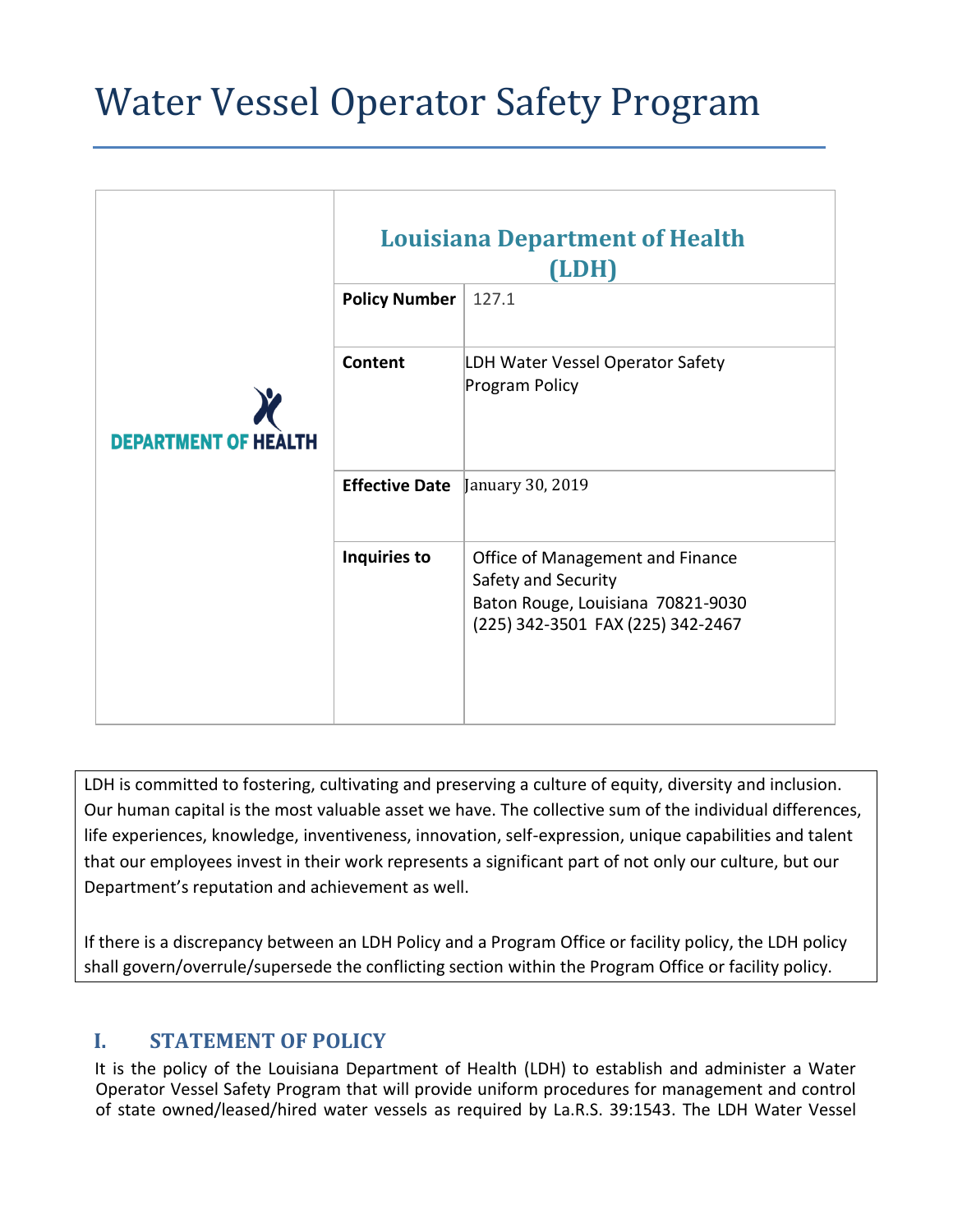Operator Safety Program is a segment of the General Safety and Loss Prevention Program and is required by Louisiana Administrative Code Title 37.

## **II. PURPOSE**

The State of Louisiana, through the Office of Risk Management (ORM), devised a self-insurance program for its water vessels. The Water Vessel Operator Safety Program is designated to increase accountability and safety awareness among operators and crews of water vessels, control use of these water vessels, and reduce the state's exposure to loss and expense.

#### **III. LDH COMMITMENT AND PROGRAM COMPONENTS**

LDH hereby declares its commitment to fulfill its responsibility as a Department in owning and operating water vessels through implementation of a Water Vessel Operator Safety Program in compliance with the Loss Prevention and Safety Guidelines established by the Office of Risk Management.

This policy provides for the identification, authorization, and performance/safety training of LDH employees whose jobs and responsibilities require the operation of a water vessel.

This policy also identifies reporting requirements related to the operation of water vessels and the roles of the individuals responsible for implementing and monitoring LDH's Water Vessel Operator Safety Program.

## **IV. DEFINITIONS**

Authorization/Operator History Form (DA 2066): This form shall be maintained by the agency on each employee who operates a vessel on a regular basis. The form displays when an employee was authorized, the type of vessel the employee may use, and information on the vessel operator's record.

Boating Accident –A boating/water vessel accident is defined as a collision, accident, or other casualty involving a state water vessel, other vessel, or individual. A water vessel is considered to be involved in a boating accident whenever the occurrence results in damage by, or to, the water vessel or its equipment, in injury or loss of life to any person, or in the disappearance of any person from on board under circumstances that indicate the possibility of death or injury. A boating accident also includes, but is not limited to, capsizing, foundering, flooding, fire, explosion, and the disappearance of a water vessel other than by theft.

Capsizing – When a vessel overturns and the bottom becomes uppermost, except in the case of a sailboat. If a sailboat overturns, it will normally lie on its side.

Careless Operation – Operation of any watercraft in a careless or heedless manner so as to be grossly indifferent to the person, or property of other persons, or operation at a rate of speed greater than will permit exercise of reasonable care to bring a watercraft to a stop within an assured clear distance ahead.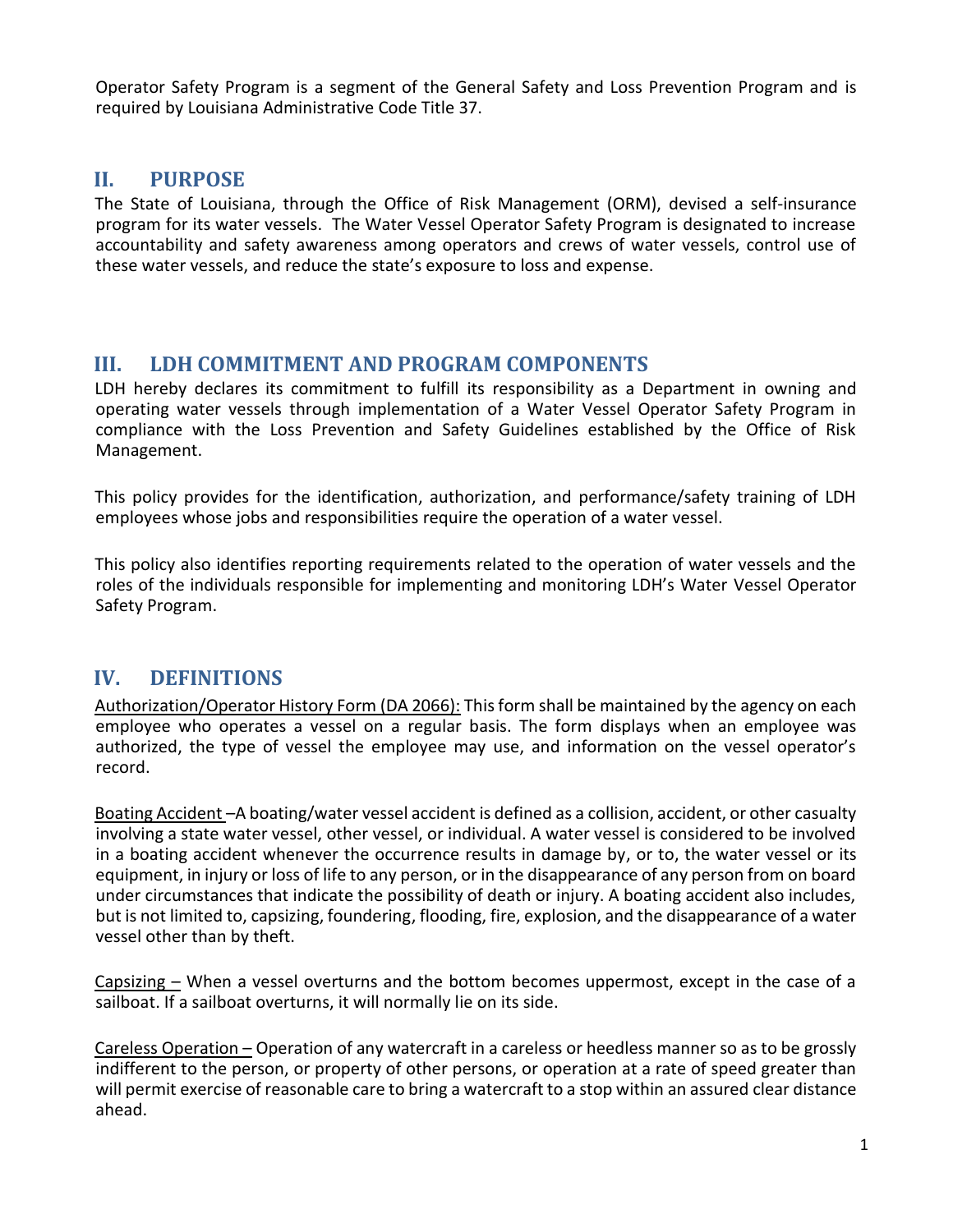Commercial Vessel – Any vessel engaged in commercial trade, or that carries passengers for hire.

Flooding – Filling with water, regardless of the method of ingress, but retaining sufficient buoyancy to remain upon the surface.

National Association of State Boating Law Administrators (NASBLA) Course – This is a mandatory initial course and certification required for all Louisiana citizens who operate a watercraft under the jurisdiction of Louisiana Department of Wildlife and Fisheries (LDWF) and whose birth year falls in 1984, or thereafter. It is also required within ninety (90) days of discovery for any employee deemed "high-risk" by the agency. The classroom course is approved by LDWF and the NASBLA and allows Louisiana boaters to get their safe boating certification at no cost. To register for the classroom training please go to <https://www.wlf.louisiana.gov/page/boater-education>. Once you complete the NASBLA course, the refresher course (to be taken every three (3) years) can be found at http://riskmgmtboatcourse.wlf.louisiana.gov.

Navigable Water – A body of water deep and wide enough for a vessel to pass without obstruction.

Negligent Homicide – Operation of any watercraft at an immoderate rate of speed, or in a careless, or negligent manner causing the death of another.

Reckless Operation – Operation of any watercraft in such a manner as to endanger the life, limb or property of any person.

Refresher Course – This is a mandatory course for all employees to be taken once every three years after having taken the initial boating course. It is offered free of charge on-line at: [http://riskmgmtboatcourse.wlf.louisiana.gov.](http://riskmgmtboatcourse.wlf.louisiana.gov/)

State-owned/leased/hired Vessel – Any water vessel owned, leased, and/or rented by the State of Louisiana.

Water Operator Record (WOR) - Record containing history of boating violations and accidents maintained by the LDW -Enforcement Division on each operator in the State of Louisiana.

Water Vessel – Every type of watercraft, other than a seaplane, used on the water or capable of being used as a means of transportation. Private vessels commandeered in an emergency situation will be included in the definition of a water vessel.

## **V. WHO MAY OPERATE LDH WATER VESSELS**

Only authorized LDH employees may operate an LDH owned/leased/hired water vessel. An operator may only operate the type(s) of water vessel for which he/she is properly authorized and trained.

LDH Employees not authorized to operate a water vessel may take over operation of a vessel in an immediate emergency such as in a boating accident, or injury to the authorized operator.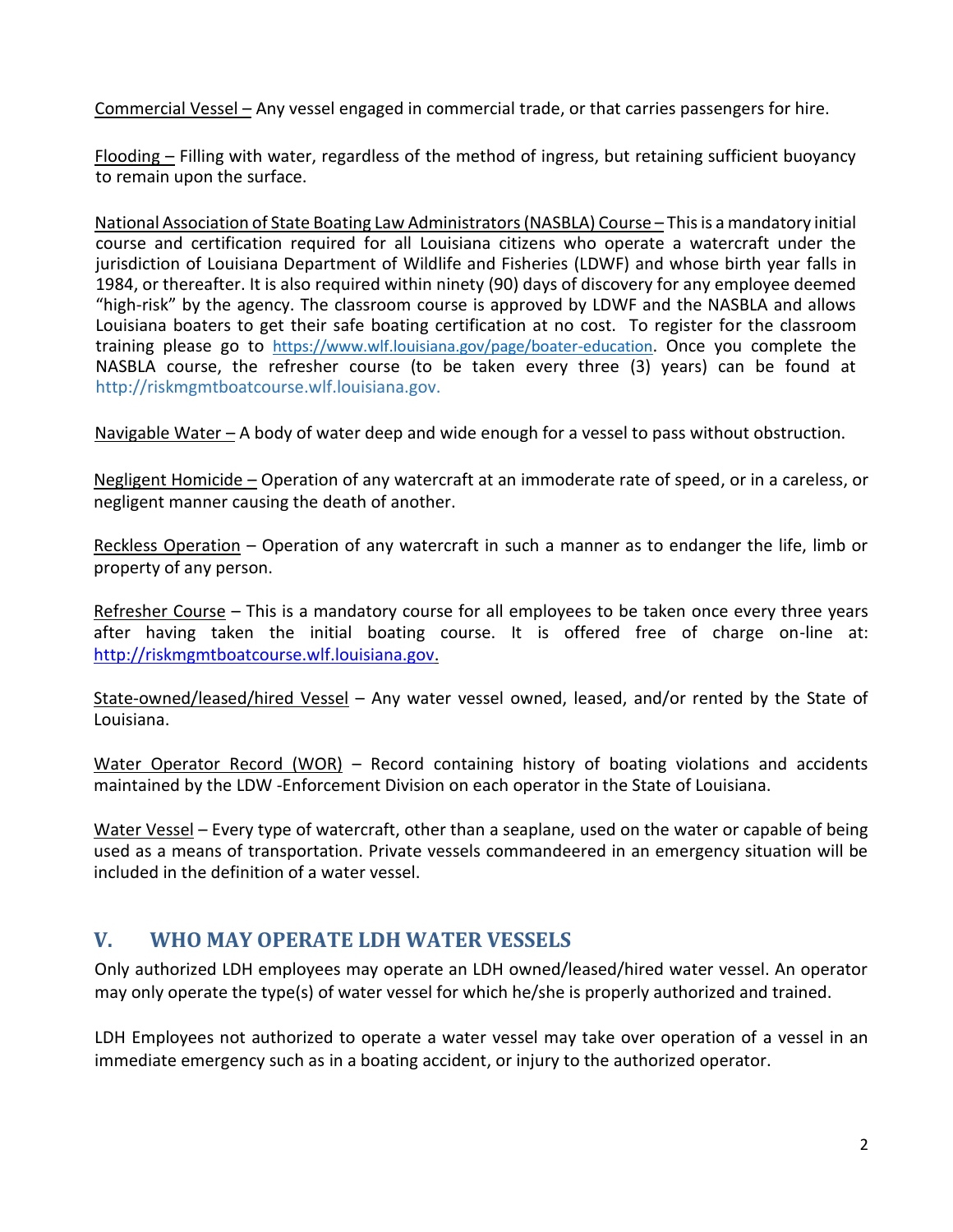An employee in training may operate a water vessel, but then only while accompanied by and under the direct supervision of an authorized water vessel operator.

# **VI. AUTHORIZATION**

Before an employee can be authorized to operate an LDH water vessel, the following requirements must be satisfied:

- A. The employee must have a supervisor-identified business need to operate a water vessel to perform his/her LDH job responsibilities;
- B. The employee must have on file a fully completed Vessel Authorization/Operator History form (DA 2066);
- C. The employee must sign an Acknowledgment of Responsibility to document understanding of his/her responsibilities as an authorized water vessel operator;
- D. The employee's water operating record (WOR) and official driving records (ODR) for the past twelve (12) months must be reviewed to ensure the employee is not a high risk operator (see Section VII below);
- E. The employee must attend and satisfactorily complete the Louisiana Mandatory Boater Education classroom safety training and required refresher course every three (3) years; and
- F. The employee must demonstrate proficiency and satisfy performance standards in operating a water vessel.

On-the-job training and evaluation of the employee's ability to safely operate a water vessel will be provided during the employee's first ninety days of employment, upon determining an existing employee's business need to operate a water vessel, or upon assessment of the need for additional training.

Authorization to operate a water vessel will be effective for a period of one year upon satisfaction of the foregoing requirements.

# **VII. HIGH RISK OPERATORS**

Employees designated as high risk operators shall not be authorized to operate an LDH owned/leased/hired water vessel. Employees designated "high-risk" shall be notified in writing that they are not authorized to operate such vessels for a minimum of twelve months from the date of discovery, and that they are required to retake the initial Boat U.S. course (or other NASBLA-approved) within ninety days of discovery. Additionally, the high risk operator's immediate supervisor, Safety Coordinator, and LDH Safety & Security Manager shall be notified in writing that the employee shall not be given authority to operate a water vessel to conduct official State (LDH) business.

A high risk operator is an employee:

- A. Having three or more convictions, guilty pleas and/or nolo contendere pleas for moving violations within a twelve month period; or
- B. Having a single conviction, guilty plea or nolo contendere plea for operating a vehicle/water vessel while intoxicated/under the influence, hit and run driving,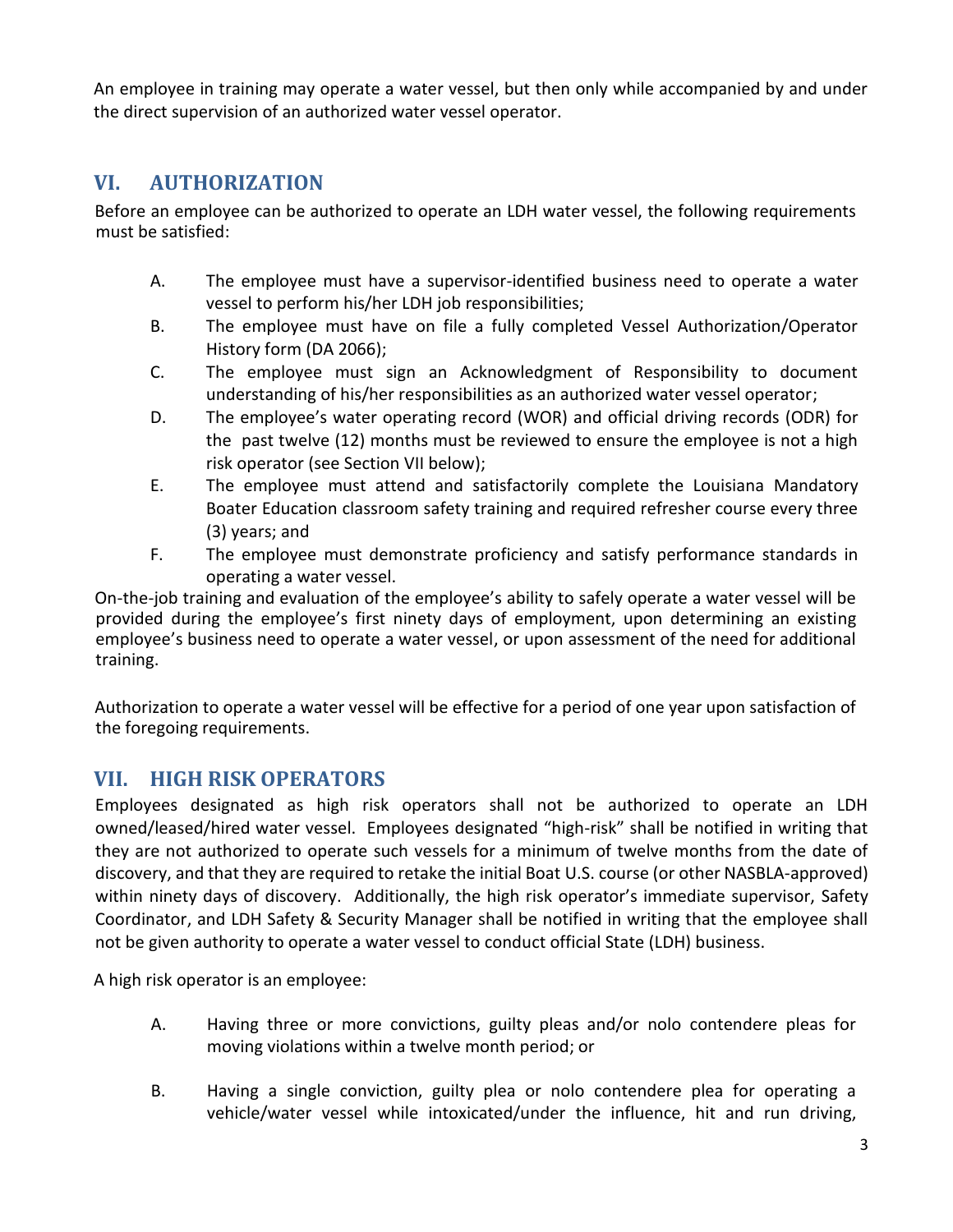vehicular negligent injury, vehicular homicide, careless operation, reckless operation or similar violation within the previous twelve month period.

The Safety Coordinator, in collaboration with the LDH Safety & Security Manger, Assistant Secretary/Division Director, and the Human Resources Division, shall determine when an employee should be designated as a high risk operator. This shall be determined upon hiring, during annual reviews, or upon receipt of information identifying the aforementioned convictions or pleas.

#### **VIII. AUTHORIZATION RENEWAL REQUIREMENT**

LDH will conduct an annual review of all authorized water vessel operators' water operating and official driving records. If an employee's status has changed to that of a high risk operator, renewal of his/her authorization to operate a water vessel shall be denied. Similarly, if an employee cannot safely operate a water vessel due to a medical condition, or medication, renewal of his/her authorization shall be denied.

Authorized water vessel operators must retake and satisfactorily complete the Louisiana Boater Education Training every three years.

#### **IX. REPORTABLE EVENTS**

The following events or circumstances are to be reported immediately upon occurrence or knowledge through the supervisory chain of command.

- A. All water vessel accidents, regardless of fault, injury, or property damage, occurring in an LDH owned/leased/hired water vessel;
- B. All citations and/or arrests for any violation of law while operating an LDH owned/leased/hired water vessel;
- C. All arrests, pleas, and convictions for driving while intoxicated/under the influence, whether on or off-duty and irrespective of whether such occurs while operating an LDH, or personally owned vehicle or water vessel;
- D. All pleas and convictions for moving violations, hit and run driving, vehicular homicide, vehicular negligent injury, careless operation, reckless operation, or similar violations;
- E. Diagnosis of any physical, mental, or other medical condition which impairs the ability to safely operate a water vessel\*;
- F. Use of medications which cause drowsiness or impair the ability to safely operate a water vessel\*; and
- G. All conditions which cause the water vessel to be unsafe to operate, including the absence or non-functioning of required safety equipment.

*\*This information will be reported to the Human Resources Division and handled with appropriate concern for confidentiality and in compliance with prevailing privacy laws.*

## **X. ACCIDENT INVESTIGATION AND REPORTING**

All water vessel accidents, regardless of fault, injury or property damage, occurring in an LDH owned/leased/hired water vessel must be reported. Incidents or occurrences which result in damage by or to a water vessel or its equipment, injury or loss of life to any person, capsizing, foundering,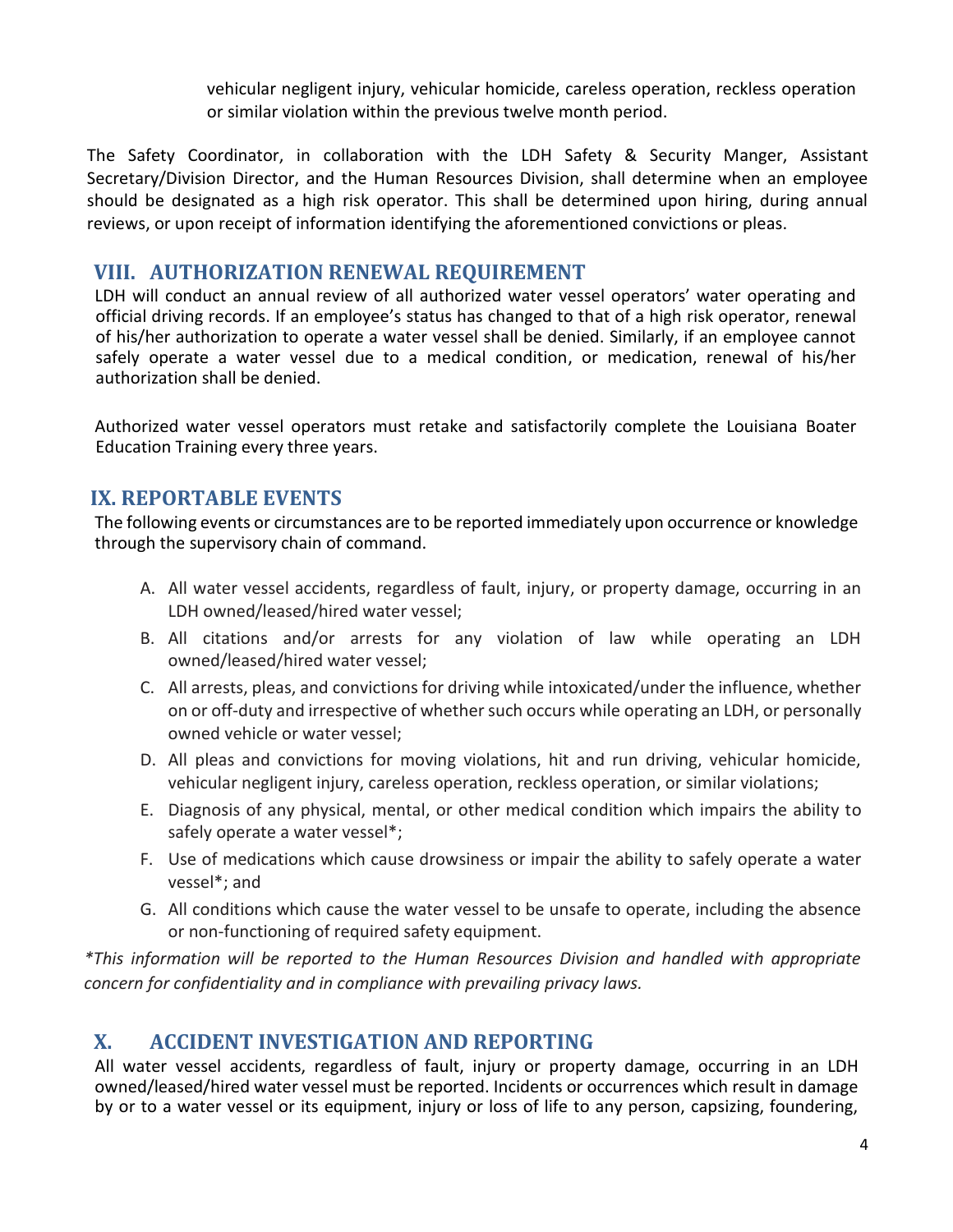flooding, fire, explosion and disappearance of a water vessel other than by theft must also be reported.

All such accidents and incidents shall be reported through the supervisory chain of command immediately, but in no event later than the day of occurrence. As required by La.R.S. 34:851.10, all accidents involving a water vessel resulting in death, or bodily injury must be reported to the Louisiana Department of Wildlife and Fisheries within forty-eight (48) hours, and to the United Stated Coast Guard utilizing form CG-2692 within five (5) days, and accidents resulting in property damage in excess of \$500.00 must also be reported within five (5) days to the Louisiana Department of Wildlife and Fisheries.

For all water vessel accidents, a LDWF Operator Boating Incident Report (DWF-BIR-010-OP) shall be completed and timely submitted through the supervisory chain of command and, if required, to LDWF. The operator's supervisor shall review and ensure the completeness of the report and assist the operator, if necessary, in completing the report.

## **XI. POST ACCIDENT DRUG TESTING**

As per LDH Employee Drug Testing Policy #48, any employee directly involved in an on-duty accident or incident, and whose action or inaction may have been a causative factor for same, shall be required to immediately submit to drug and alcohol testing if:

- A. Reasonable Suspicion: Circumstances give rise to a reasonable suspicion of the employee's drug or alcohol use or impairment; or
- B. Fatality: The accident or incident resulted in a fatality; or
- C. Hazardous Materials Release: The accident or incident resulted in or caused the release of hazardous waste as defined in La.R.S. 32:1502(5).
- D. Rehabilitation Monitoring: Any employee who is participating in a substance abuse aftertreatment program, or who has a rehabilitation agreement with the LDH following an accident involving substance abuse shall be required to submit to random drug testing.

*Note: Employees should be aware of the legal presumption of impairment under La.R.S. 23:1081 if an employee refuses, after being directed, to submit to drug or alcohol testing as a result of an on-duty accident or incident. As a consequence of such refusal, benefits under the Worker's Compensation laws of the State of Louisiana may be denied.*

## **XII. RESTRICTIONS ON USE OF VESSELS**

LDH owned/leased/hired water vessels shall be used to conduct official LDH business activities only. Use of such vessels for personal reasons is strictly prohibited.

Persons not engaged in conducting business with or for LDH shall not operate nor be transported in a LDH owned/leased/hired water vessel(s).

News media personnel may accompany LDH employees on vessels with prior approval of the LDH Undersecretary or their designee.

## **XIII. WATER VESSEL INSPECTIONS**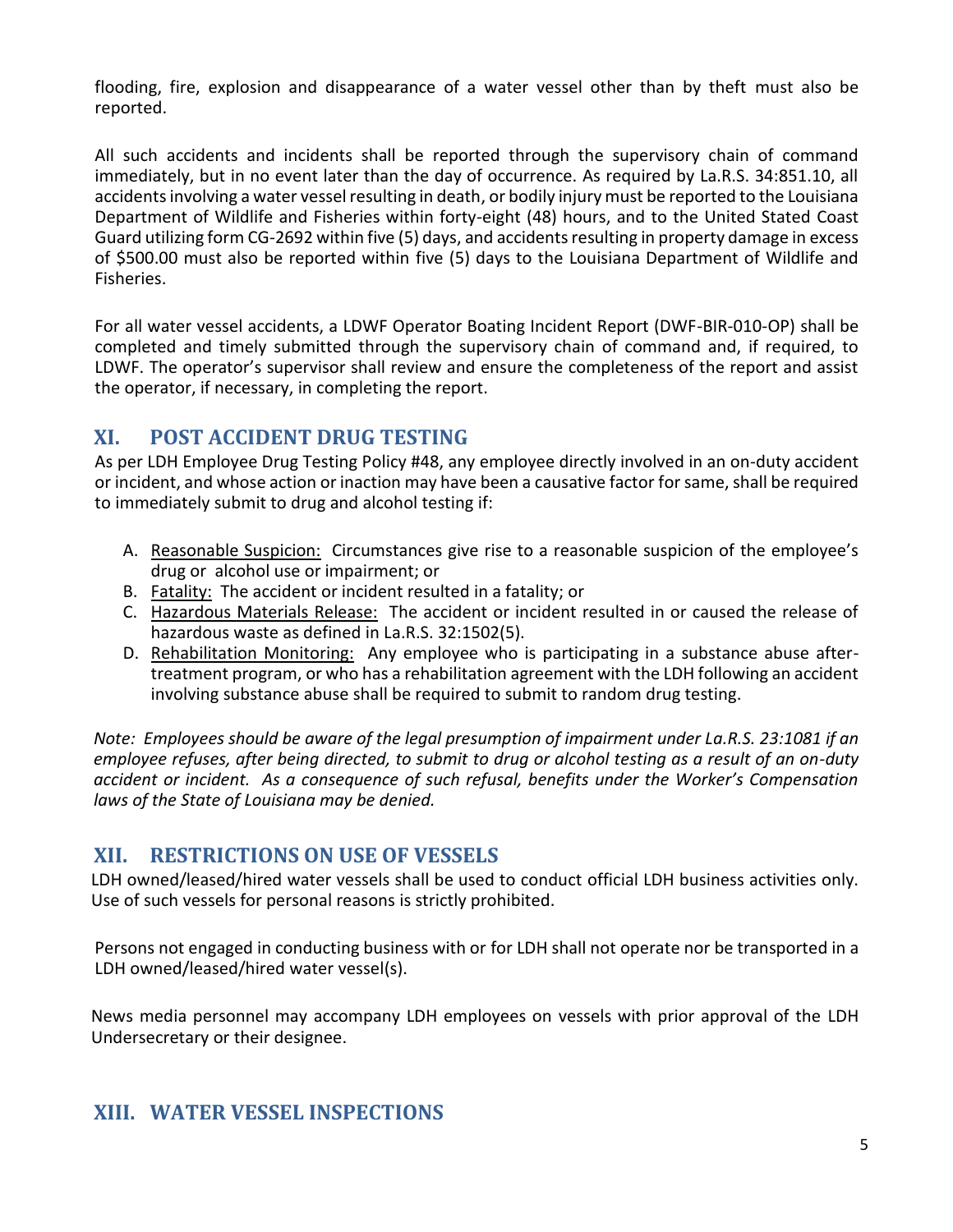An authorized LDH Water Vessel Fleet Manager, on all water vessels, regardless of size, shall perform a monthly inspection, and corrective action for all identified deficiencies shall be performed and documented. Items to be inspected shall include, but are not limited to:

- Fire extinguishers
- Signaling devices
- Damage to a vessel
- Lighting
- Personal floatation devices
- Flares
- Communication devices
- Trailers

## **XIV. CORRECTIVE/DISCIPLINARY ACTION**

For safety and accountability, the disciplinary process authorized by the Civil Service Rules will be used to address non-compliance with the requirements of this policy. Disciplinary action will be imposed only after a full and complete investigation. In addition to corrective action, an employee may be required to undergo additional training operating a water vessel.

In the event an employee cannot achieve or maintain proficiency in operating a water vessel or is designated a high-risk operator, termination of the employment relationship may be the course of action taken unless an alternative position is available that does not require operation of a water vessel.

## **XV. PROPERTY AND GENERAL LIABILITY CLAIMS REPORTING**

The State of Louisiana, through the Office of Risk Management, may provide insurance coverage for bodily injury and/or property damage caused by operation of an LDH owned/leased/hired water vessel. For this reason, property damage and/or general liability claims must be timely submitted in writing to ORM. A completed copy of the Operator Boating Incident Report, Authorization/Operating History Form (DA 2066) and Water Operator Record (WOR) shall be submitted with the claim to ORM as soon as possible while carbon copying the employees' agency's regional Safety Coordinator, LDH Safety & Security Manager, and agency Property Control liaison.

All claims, demands, notices, citations, summons, lawsuits or other legal documents filed against LDH by a third party shall immediately be forwarded to ORM's Claims Unit for handling.

# **V. ROLES AND RESPONSBILITIES**

#### **Agency Assistant Secretaries**

- Require and implement the LDH's Water Vessel Operator Safety Program.
- Stress the importance of water vessel safety to all employees.
- Ensure that only state owned/leased/hired water vessels are used to conduct LDH business.
- Ensure that state owned/leased/hired water vessels are used only to conduct LDH business.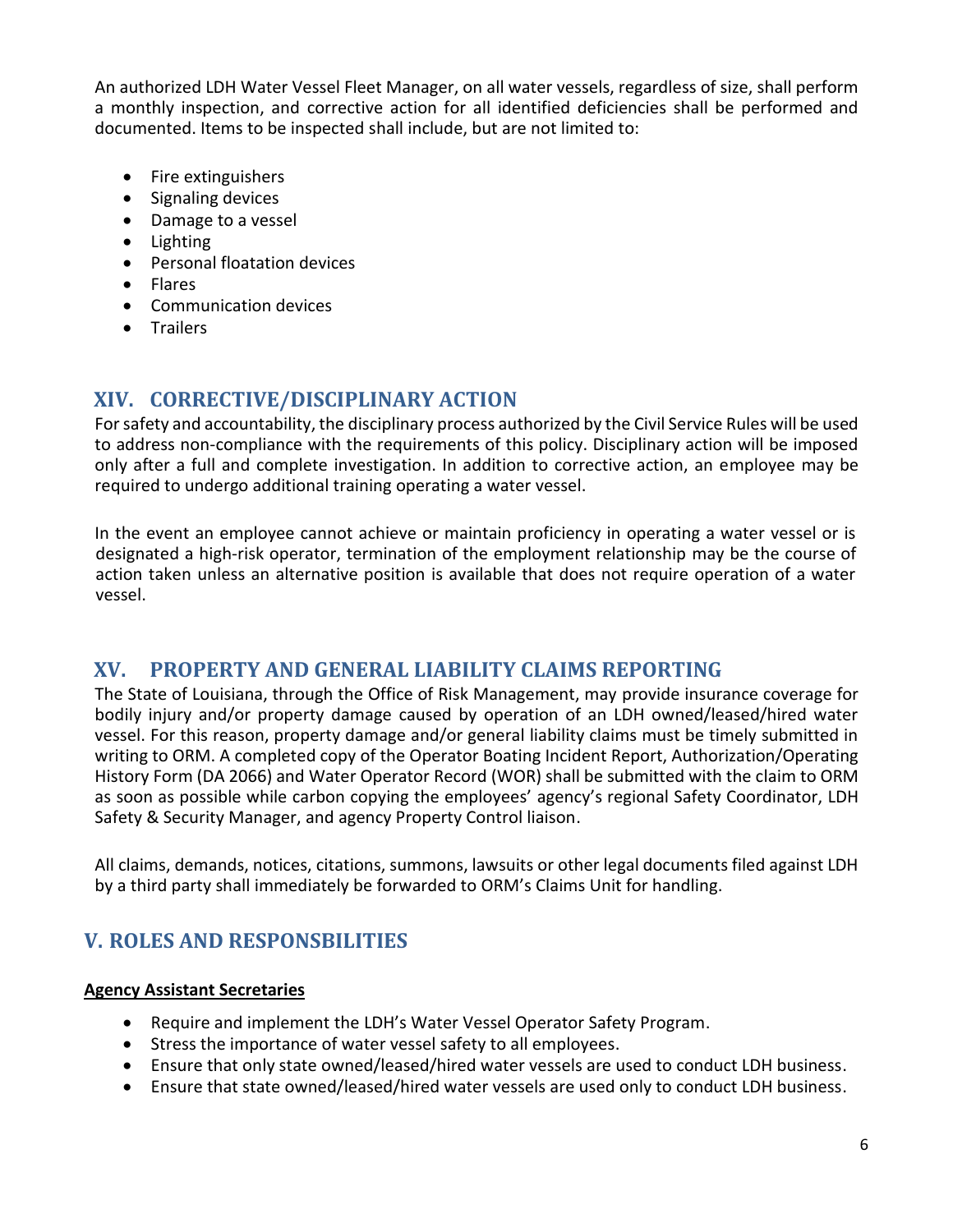#### **Supervisors**

÷

- Identify and authorize the employees required to operate water vessels to perform customary job duties.
- Allow only authorized employees to operate LDH owned/leased/hired water vessels.
- Provide time for each authorized water vessel operator to attend/complete the NASBLA classroom safety-training course and refresher courses.
- Ensure that all vessels, equipment, supplies and required safety devices are functional and in good operating condition.
- Ensure that all water vessel policies and procedures are followed.
- Ensure the accuracy and timely submission of required reports.
- Assist in conducting accident investigations.
- Recommend that an employee's authorization to operate a water vessel be withdrawn for negligence, reckless operation, safety violations or citations, or due to medical reasons.
- Recommend disciplinary action for operators violating this policy.

#### **Safety Coordinators and Fleet Managers**

• Responsible for planning, organizing, and monitoring LDH's Water Vessel Operator Safety Program

|                                                                                                                            | <b>SAFETY</b><br><b>COORDINATOR</b> | <b>FLEET</b><br><b>MANAGER</b> |
|----------------------------------------------------------------------------------------------------------------------------|-------------------------------------|--------------------------------|
| Policies and procedures are established                                                                                    |                                     |                                |
| and implemented                                                                                                            | X                                   |                                |
| Training courses are conducted and                                                                                         |                                     |                                |
| documented                                                                                                                 |                                     | X                              |
| Official Driving Records (ODR's) from the Office of                                                                        |                                     |                                |
| Motor Vehicles and Water Operator Records (WORs)                                                                           |                                     | X                              |
| from the Department of Wildlife and Fisheries are                                                                          |                                     |                                |
| reviewed and maintained                                                                                                    |                                     |                                |
| Authorization/Operating History forms (DA 2066)<br>are annually signed by the agency Assistant Secretary or their designee |                                     |                                |
|                                                                                                                            |                                     | X                              |
| National Association of State                                                                                              |                                     |                                |
| Boating Law Administrators safety training and required                                                                    |                                     | X                              |
| refresher courses are timely taken by authorized operators                                                                 |                                     |                                |
| Accidents are reported, investigated and properly                                                                          | X                                   | X                              |
| documented                                                                                                                 |                                     |                                |
| Employees satisfy all requirements before being<br>authorized to operate a water vessel                                    | X                                   | X                              |

#### **VI. QUESTIONS**

Questions regarding the interpretation, application, or requirements of this policy should be directed to the agency's Water Vessel Fleet Manager or the LDH Safety & Security Manager (225-342-3501).